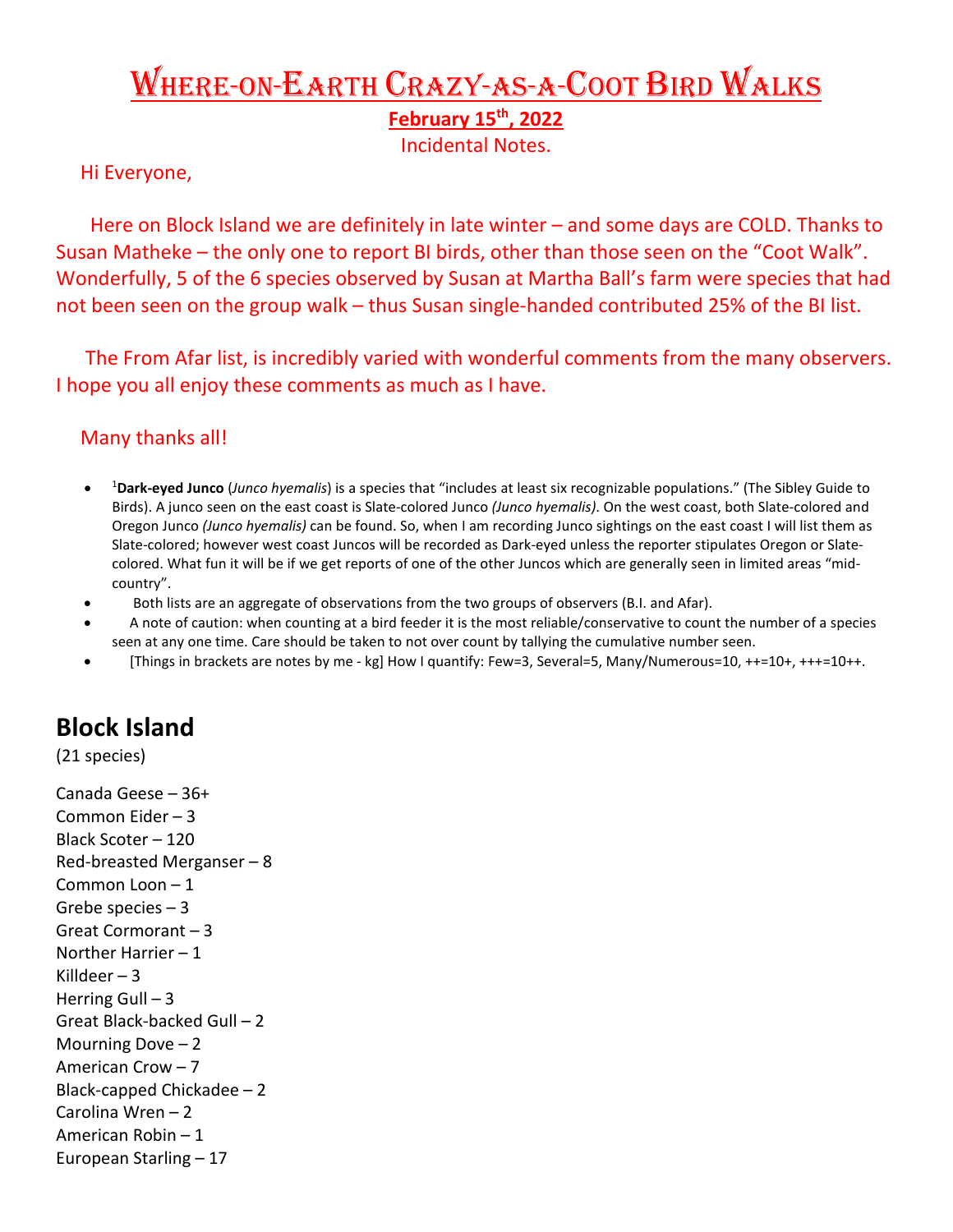Song Sparrow – 12 White-throated Sparrow – 3 Northern Cardinal – 6 House Sparrow – 8

**From Afar** South Kingston, & Providence, RI; Jamesport, NY; Sanibel & Sarasota, FL; Seattle, WA; (92 species )

Canada Goose – 212+ Mute Swan – 29 Trumpeter Swan – 1 Mallard  $-12$ Blue-winged Teal – 7 Northern Shoveler – 3 Bufflehead – 4 Common Golden-eye – 6 Hooded Merganser – 8 Red-breasted Merganser – 42 Wild Turkey – 10 Pied-billed Grebe – 1 Brown Pelican – 10 American White Pelican – 110 Wood Stork – 2 Double-crested Cormorant – 20 Anhinga – 3 Least Bittern – 1 Great Blue Heron – 5 Great Egret – 45 Snowy Egret – 35 Little Blue Heron – 60 Tricolored Heron – 20 Reddish Egret – 4 Green Heron – 1 Yellow-crowned Night-heron – 7 White Ibis – 302 Roseate Spoonbill – 3 Turkey Vulture – 17 Black Vulture – 3 Osprey – 12 Bald Eagle  $-6$ Sharp-shinned Hawk  $-1$ Cooper's Hawk – 1 Purple Gallinule – 3 Common Gallinule – 11 Sandhill Crane – 2 Willets – 30 Dunlin  $-30$ Short-bellied Dowitcher – 4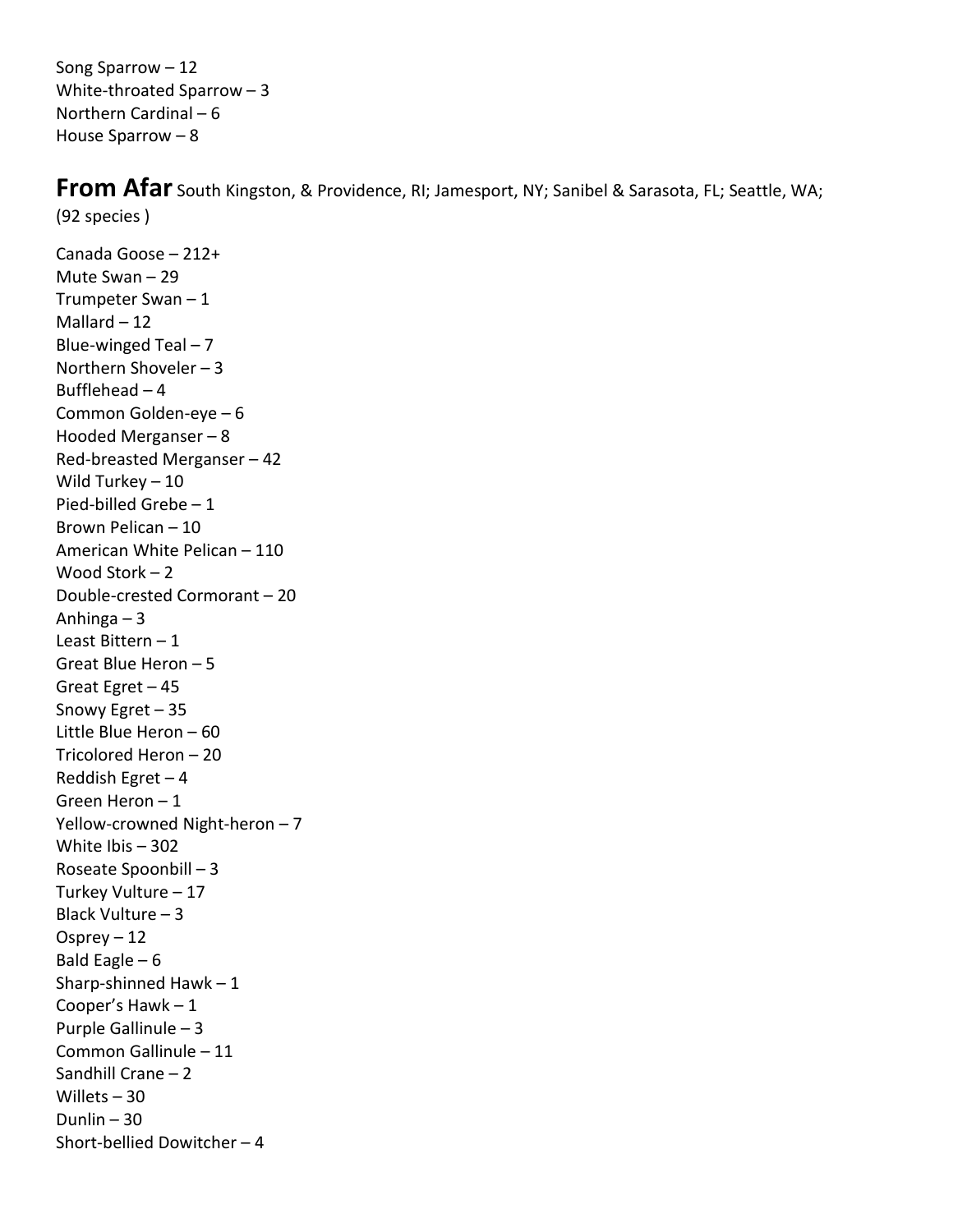Wilson's Snipe – 1 Laughing Gull  $-6$ Ring-billed Gull - 16 Herring Gull – 68+ Great Black-backed Gull – 3 Gull species – 80 Royal Tern – 1 Mourning Dove – 5 Black-hooded Parakeets – 2 Eastern Screech Owl – 2 Great Horned Owl – 2 Anna's Hummingbird – Numerous! (10) Belted Kingfisher – 1 Red-bellied Woodpecker – 6 Downy Woodpecker – 2 Hairy Woodpecker – 2 Pileated Woodpecker – 2 Northern Flicker – 1 Blue Jay  $-6$ American Crow – 81 Fish Crow  $-1$ Purple Martin – 10 Barn Swallow – 2 Tree Swallow – 2 Black-capped Chickadee – 2 Tufted Titmouse – 3 White-breasted Nuthatch – 2 Bewick's Wren – 1 Carolina Wren – 4 Blue-gray Gnatcatcher – 2 Ruby-crowned Kinglet  $-1$ American Robin – 34 Northern Mockingbird – 2 European Starling – 9 Black-and-white Warbler – 1 Pine Warbler – 2 Yellow-throated Warbler - 2 Myrtle/Yellow-rumped Warbler – 1 Spotted Towhee – 1 Amer. Tree Sparrow – 1 Song Sparrow – 7 White-throated Sparrow – 11 Slate-colored<sup>1</sup> Junco  $-7$ Northern Cardinal – 5 Painted Bunting – 3 Red-winged Blackbird – 23 Common Grackle – 1 Brown-headed Cowbird – 8 Boat-tail Grackle – 25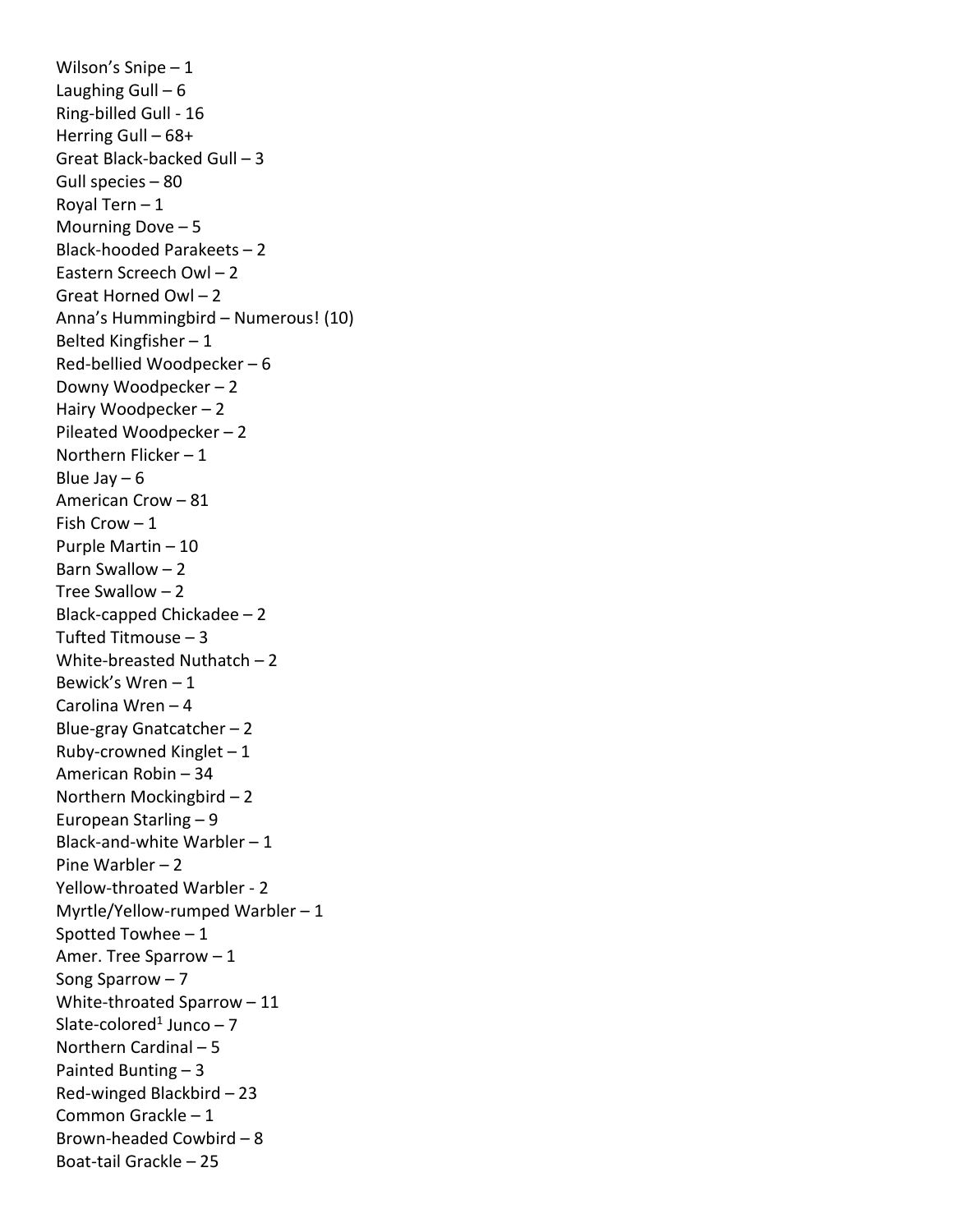House Finch – 16 Pine Siskin – 10 American Goldfinch – 3 House Sparrow – 4

**Crazy-as-a-Coot Bird Walkers** Whale Swamp & SE Light Loop, Washington, Rhode Island, US. Feb 15, 2022 8:00 AM - 9:30 AM. Protocol: Traveling 0.75 mile(s) Checklist Comments: Cold & windy with about 3-4" snow on the ground. Temp. = 15F. Wind: NW approx. 10mph. Walk was a loop starting & ending at SE Light via Mohegan Trail - Whale Swamp Rd. - to bluff edge - along residential driveway to SE Light via J. Hapgood's (historical name) road. Participants: Susan Matheke, Heather Hatfield, Vicki Butlevska, Nigel Grindley, Cathy Joyce, Chuck McMellon, & Kim G.

15 species (+1 other taxa): Common Eider 3, Black Scoter 120, Red-breasted Merganser 8, grebe sp. 3, Herring Gull 3, Great Black-backed Gull 2, Common Loon 1, Great Cormorant 3, American Crow 7, Blackcapped Chickadee 2, Carolina Wren 2, American Robin 1, House Sparrow 8, White-throated Sparrow 3, Song Sparrow 12, Northern Cardinal 4

**Curt Milton** Here is the report from Seattle: It was a nice, sunny day here with mostly clear skies and temps in the upper 40s. I went to the Union Bay Natural Area, as I always do. Seems like spring migration is beginning as there were more birds than two weeks ago, including a FLOCK of Anna's Hummingbirds! Here is my list: American Robin: numerous, House Finch: 2, White-throated Sparrow: 1, Great Blue Heron: 1, Cooper's Hawk: 1, Anna's Hummingbird: numerous, American Crow: numerous, Mallards: numerous, Spotted Towhee: 1, Trumpeter Swan: 7, Pine Siskin: numerous, Bewick's Wren: 1, Red-winged Blackbird: 1, Song Sparrow: 1, Northern Shoveler: 3, Bufflehead: 1, Bald Eagle: 1, Ruby-crowned Kinglet: 1 Thanks for compiling our observations! Curt

#### **Dan Kasuba** – Hi Kim,

I just wanted to thank you for the "teachable moment " regarding black hooded parakeets. I saw 2 up close today at a bird feeder at the Audubon center, with some painted buntings. Quite a colorful display ! I'm including yesterday and today as there were again some very interesting sightings. Hope that's OK  $\bigcirc$  Take care, Dan

2/16/22 Sarasota Audubon/celery fields nature preserve, 9:30-10:30 am: 2 Sandhill cranes, 3 painted buntings, 2 black hooded parakeets, 1 Wilson's snipe, 1 least bittern, 3 purple and 11 common galinules, 7 blue winged teal, many purple martins, 2 ospreys and 1 GBH

2/15/22 Red Bug Slough, Sarasota noon- 1 pm: 3 bald eagles, 2 ospreys, 1 roseate spoonbill, 1 belted kingfisher, 20 American crows, 1 GBH, 2 little blue herons, 2 hooded mergansers, 5 snowy egrets, many turkey vultures, 2 pileated woodpeckers, 1 green heron, 2 anhingas, 2 mallards, 3 black vultures, 2 pine,2 yellow throated and 1 black and white warbler, 2 blue gray gnatcatchers, 1 sharp shinned hawk, 2 white ibises, 2 tree swallows 2 house finches and 1 Eastern screech owl. Thanks ! Dan Kasuba

Lauren Miller-Donnelly – Hey Kim, on Feb 15<sup>th</sup> I had 12 Fish Crows and a Red-tailed Hawk over the Foundry campus on Promenade Street in Providence, where my office is located. The next evening, Feb 16th, I observed 88 American Crows & 4 Fish Crows from the same spot, presumably heading to their evening roost. And once I got on the road headed home I had a single observation of a Cooper's Hawk that I see very often sitting in a sumac tree over a scrubby patch of parking lot by the on-ramp exit (coincidentally I had seen the same bird on my way IN to work as well). Have a wonderful afternoon, enjoy the warmth! -Lauren

**Maggie Komosinski** – Hi Kim, Tuesday 15 Feb 2022 here was cold (28F), sunny with a good breeze. My bird report combines birds seen (and heard) on our morning and dusk-time dog walks through the neighborhood and camp grounds, a walk to the bay and along its beach, a trip to the nearby horse farm and a foray via car to the inlets along the back road in Aquebogue and Jamesport. I added one species seen today (2/16) on our drive to Orient Point … couldn't resist having an adult Bald Eagle on my Where-on-Earth list! Maggie.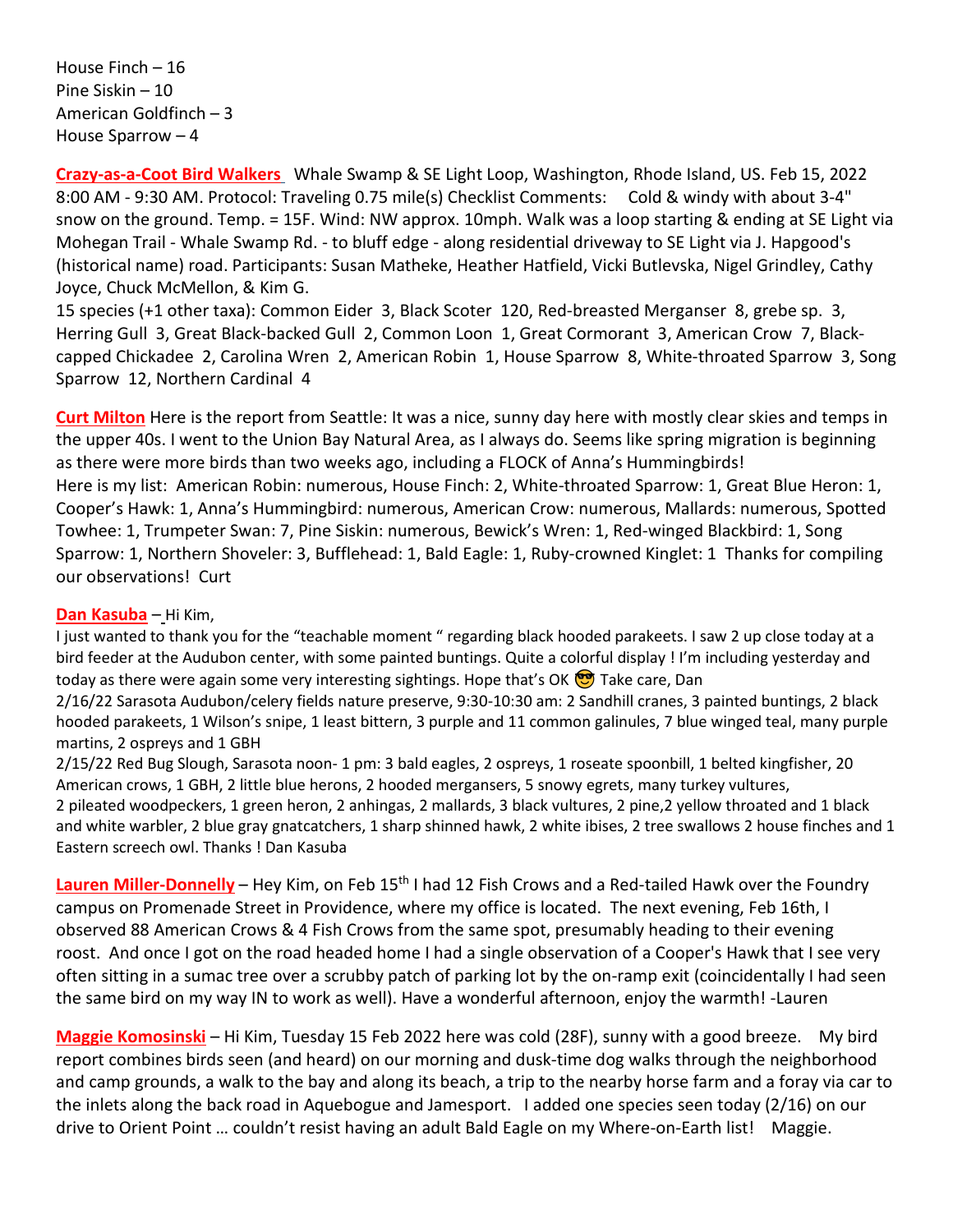212+ Canada Goose, 29 Mute Swan, 3 Bufflehead, 42 Red-breasted Merganser, 10 Wild Turkey, 15 Mourning Dove, *80 Gull sp.,* 11 Ring-billed Gull, 18 Herring Gull, 3 Great Black-backed Gull, 1 Great Blue Heron, 1 Turkey Vulture, 1 Bald Eagle (adult seen overhead), 1 Eastern Screech-Owl (heard at dusk), 2 Great Horned Owl (a pair seen at dusk, flying from a woodlot), 4 Red-bellied Woodpecker, 1 Downy Woodpecker, 1 Northern Flicker, 4 Blue Jay, 1 American Crow, 2 Black-capped Chickadee, 3 Carolina Wren, 2 Northern Mockingbird, 7 European Starling, 24 American Robin, 4 House Sparrow, 12 House Finch, 3 American Goldfinch, 2 Dark-eyed Junco, 9 White-throated Sparrow, 5 Song Sparrow, 22 Red-winged Blackbird, 1 Yellow-rumped Warbler, 3 Northern Cardinal.

 From a later email:" Did you note the large number of mute swan? They were all in one group along the open edge of an inlet; with the many inlets here, this species thrives …

Our view of the two GH Owls was "right place/right time": we were walking the dogs through the camp grounds and heard the first, close and high up in a tree, then a second flew through and the first bumped.

I could have added more species if I had done a 2-day count: we drove to Orient Point yesterday and saw more TVs, a RT Hawk, a Merlin and numerous duck, including over 35 Black Duck, RB Merganser, LT duck and Bufflehead …" [These species not in compilation. KG]

**Megan McClellan** – Feb.13, 2022. I know none of this counts for Tuesday's count, but thought I'd share a few cool experiences in the past few days. It is Bald Eagle season here on the Hudson River, and I sure hope to spot one on Tuesday to report. I saw a large one Thursday in a naked tree scanning the river for food near the MetroNorth train tracks on my commute into NYC. Today's unexpected snow storm brought a beautiful, large Red Tailed Hawk perched high in a tree near our top deck. It was patiently looking at all the little birds flitting around in naked trees and kicking up clouds of snow. (I wish I had a great camera to capture it!). Chris found evidence of one of the hawk's recent success stories in our front yard... Will keep our eyes peeled on Tuesday. Hope you have a wonderful walk! Best, Meg [Birds listed not in compilation (dates too unspecified) but, the report itself is too interesting not to include  $\bigodot$ -Kg.]

**Polly & Sam Huntington** – Hi Kim, Here is a list of birds we saw last Tuesday on the drive through Ding Darling. Happy Birding! Polly and Sam. Birds seen on February 15, 2022, J.N. Ding Darling National Wildlife Refuge, Sanibel, FL: Hooded Merganser 6, Pied-billed Grebe 1, Double-crested Cormorant 20, Anhinga 1, American White Pelican 110, Brown Pelican 10, Wood Stork 2, Great Blue Heron 1, Great Egret 45, Snowy Egret 30, Little Blue Heron 60, Tricolored Heron 20, Reddish Egret 4, Yellow-crowned Night Heron 7, White Ibis 300, Roseate Spoonbill 2, Turkey Vulture 6, Osprey 8, Willett 30, Dunlin 30, Short-billed Dowitcher 4, Laughing Gull 6, Ringbilled Gull 5, \*Royal Tern 1, Red-bellied Woodpecker 1, \*American Crow - A murder of crows, Fish Crow 1, \*Barn Swallow 2, \*Boat-tailed Grackle 25The large numbers are guesstimates

**Susan Matheke** – Going about the day: At Ball Farm, 3:30PM: 3 Killdeer (I think the little flock is staying around and numbers 5 or 6), 1 Northern Harrier - really big, 2 cardinals - male and female, 17 Starlings, 36 + Canada Geese, 2 Mourning Doves. Best, susan

**Tom Fetherston** Good evening Kim - One of the most fun aspects of doing this every couple of weeks is that even though for the most part I'm in the same location there is always something different to see. Yes, there are quite a few resident birds always present but no "watching day" is ever the same. Last time I had big mixed flocks of cowbirds and grackles. Today I could get an exact count: cowbirds 8, grackle 1. What caused that significant shift in distribution? On Sunday I was driving into town and just down Worden's Pond Road, in front of the campground was a beautiful adult bald eagle in a tree watching the snow fall. My fingers were crossed I'd see it today. Maggie and I went for a run at 1100 after it had warmed from 0 to 23 degrees  $\bigcirc$  We were scanning the trees along the shore without luck. Turned around, heading west towards home and from over the pond came another eagle, juvenile so different bird. It soared over us, did a circle and continued south. Made my day! The pond was mostly iced over but there were a few holes. The usual herring gull suspects were there but in one hole there were also goldeneyes! First ones I'd spotted out there this year. As usual birds on Worden's Pond will be noted with WP and estimates with \* Birds at the feeders were counted as singles unless they were different sexes or present simultaneously.